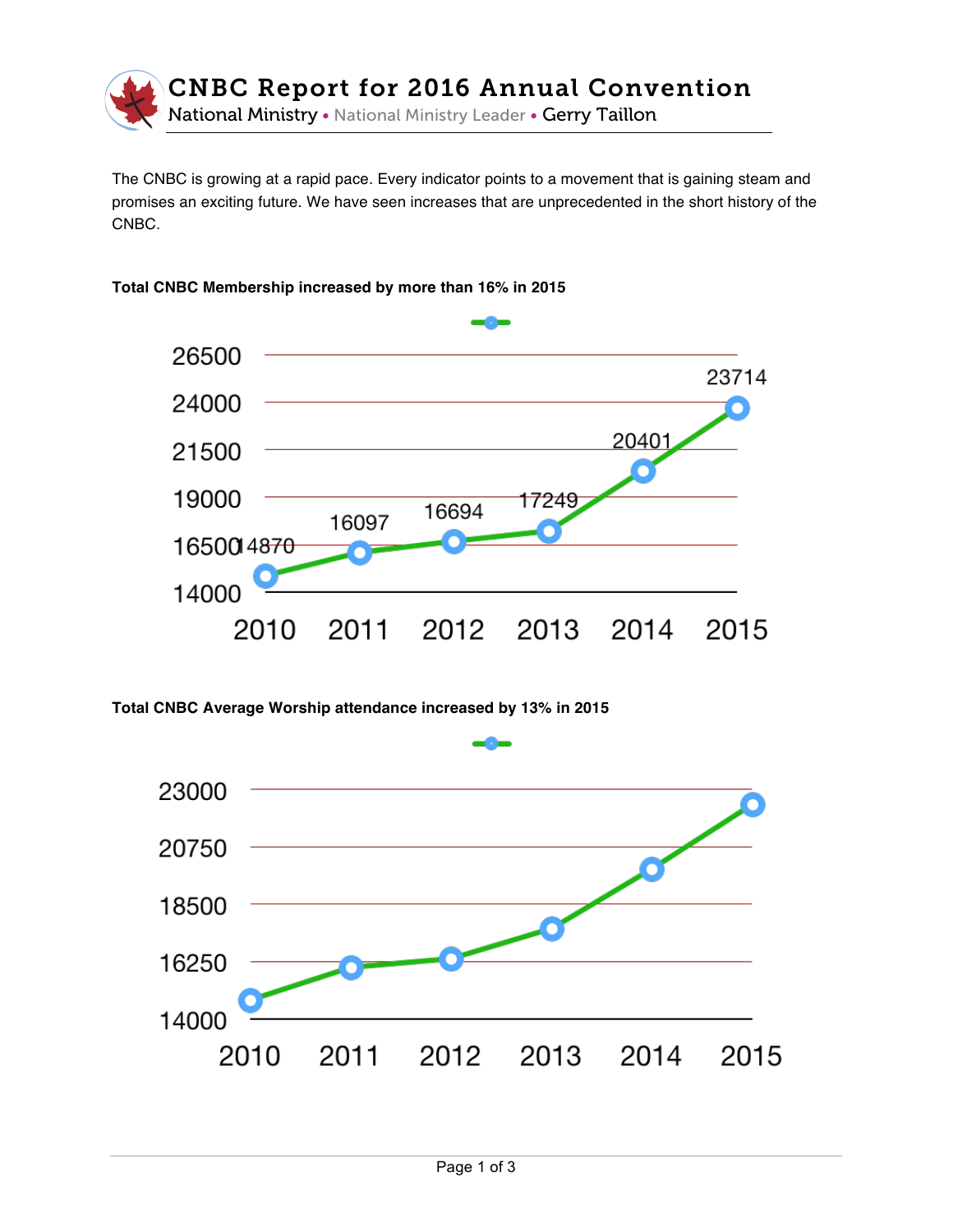

## **Total CNBC Baptisms have increased by 18% in 2015**



**Total Number of Churches has increased by 30% in 5 years**